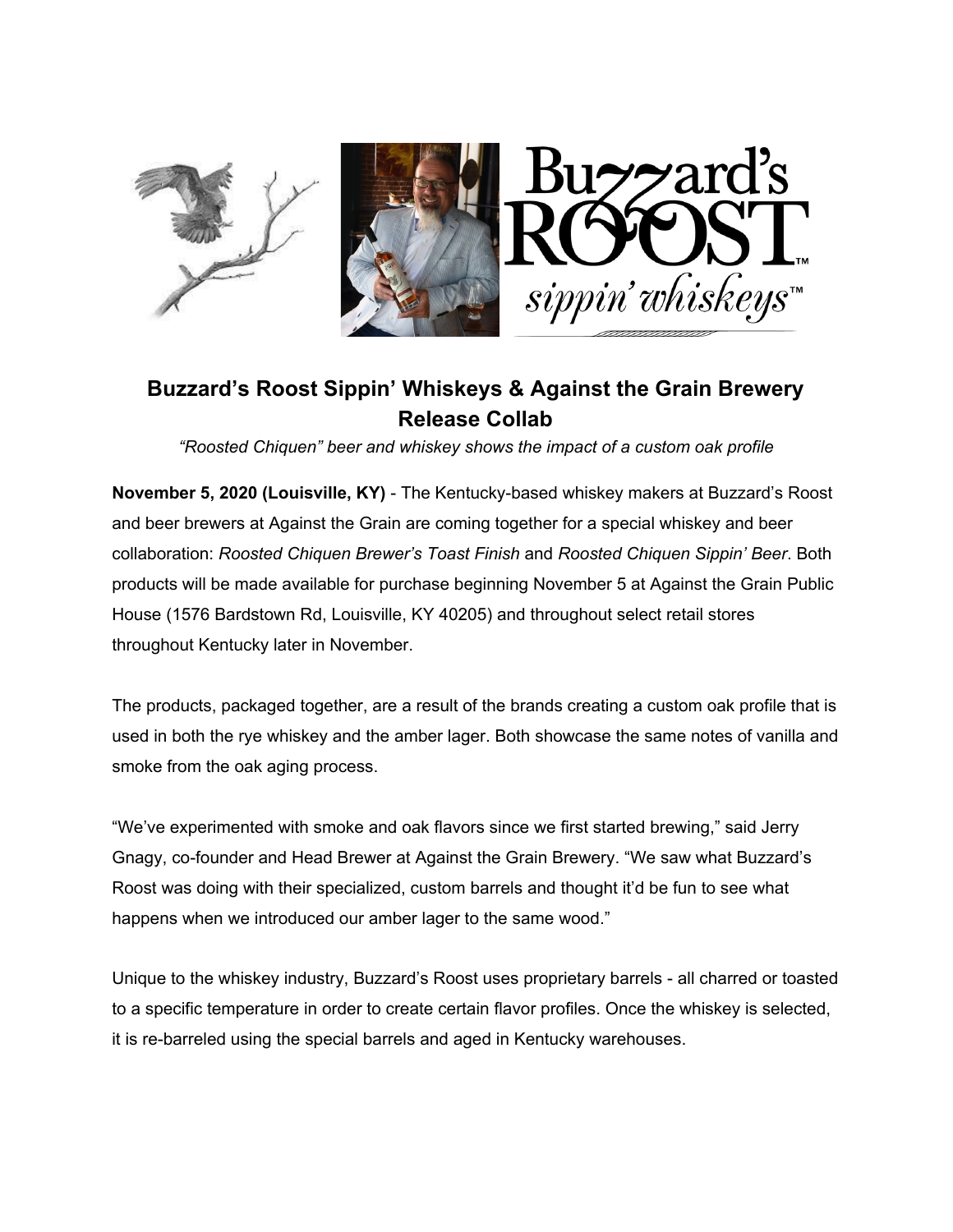"Think of the staves we use in our barrels as a spice rack," said Jason Brauner, Buzzard's Roost Master Blender. "Picking and choosing flavor profiles, specific to the wood on a molecular level, we can make a pretty good guess at what flavors will be imparted on our whiskey. Turns out - it also works well with beer."

Those wanting to pre-purchase the products and pick-up at Against the Grain Public House can do so at [www.atgbrewery.com](http://www.atgbrewery.com/).

## **More info about Roosted Chiquen Brewer's Toast Finish:**

Warm confectionary and caramel flavors followed by vanilla and smoke. The toasted barrel we used provides a huge mouthfeel for this whiskey - perfect as a liquid dessert by itself or a rye-based cocktail.

52.5% alc/vol - 105 PROOF

## **More info about** *Roosted Chiquen Sippin' Beer:*

It's not every day you meet folks with the same back for innovation and love of tradition. So when we crossed paths with the whiskey makers at Buzzard's Roost, we knew the only thing to do was to collaborate on something truly special. Together we created a custom oak profile for our toasted staves and their toasted barrel that would complement our perspective liquids. The result is two innovative beverages with the same notes of vanilla and smoke from the oak aging process.

6.5% ABV

#### **About Buzzard's Roost Sippin' Whiskey:**

Buzzard's Roost Sippin' Whiskey was born from a love of good whiskey, exceptional palates, high standards, attention to details, and barrel innovation. It's a time-honored process with a nod to innovation by using new oak barrels charred in a unique way to produce specific flavor profiles. The result is one-of-a-kind award-winning single barrel and very small batch rye whiskeys so exceptional you'll want to stay and roost awhile. For more information: [www.buzzardsroostwhiskeys.com](http://www.buzzardsroostwhiskeys.com/)